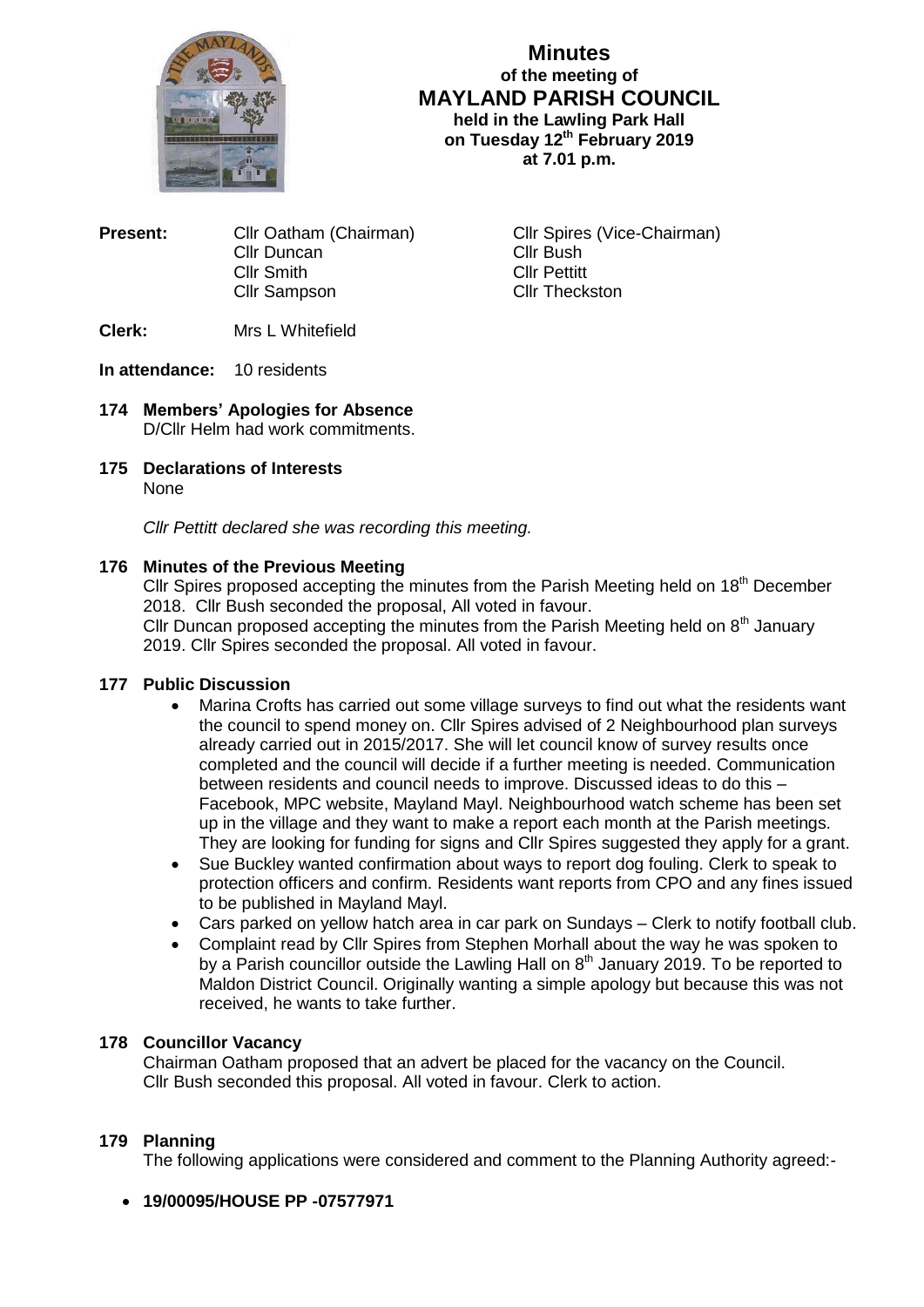**Proposal:** Porch, side extension to accommodate integral annex, loft conversion including the addition of dormer windows to create a chalet dwelling, decking to the rear and a replacement garage.

**Address**: Rivendell, 54 North Drive, Mayland, Essex

There were no objections to this proposal.

## **DECISIONS**

#### **FUL/MAL/18/00833**

Mayflower Nursery Mill Road, Mayland **REFUSE**

## **FUL/MAL/18/01368**

Demolition of existing barn Sunnyside, Grange Avenue Mayland **REFUSE**

# **WTPO/MAL/18/01474**

Walnut Crown reduced Nipsells Chase **APPROVE**

#### **180 Finance**

Councillors received a list of all payments and receipts. The approved payments and receipts are listed below: -

## **PAYMENTS**

| Date            | Payee                          | Service/supply                                            |          |
|-----------------|--------------------------------|-----------------------------------------------------------|----------|
| 23-Jan-19       | <b>Travis Perkins</b>          | 5 bags of gravel for MNR/West Ave footpaths               | 196.84   |
| 12-Feb-19       | PPL/PRS                        | Music Licence for Lawling Hall (2 years invoices)         | 245.35   |
| 12-Feb-19       | MSJ Garwood                    | Overmarking pitches                                       | 216.50   |
| 12-Feb-19       | <b>RCCE</b>                    | Village Hall & Community Buildings Membership             | 50.00    |
| 12-Feb-19       | <b>Maldon District Council</b> | <b>Community Protection December</b>                      | 191.22   |
| 12-Feb-19       | A & J Lighting Solutions       | Replacement lamps x 6 to LED                              | 1,878.35 |
| 12-Feb-19       | Fordesigns                     | To supply and install 8 dog signs around field            | 1,100.00 |
| 12-Feb-19       | L Whitefield (£37.60)          | Mileage & Parking for CiLCA training (15/01/19)           | 29.50    |
|                 |                                | Petty Cash top up to £150                                 | 8.10     |
| 12-Feb-19       | Voipfone                       | Office phone 30/1/19                                      | 2.00     |
| 12-Feb-19       | <b>NEST Pension</b>            | <b>Contributions February</b>                             | 88.26    |
| 25-Feb-19       | <b>MPC Staff</b>               | <b>Staff Wages</b>                                        | 1,681.59 |
| 12-Feb-19       | Hi Vis Heroes                  | 2 x Hi Vis Vests for Ground Staff                         | 11.21    |
| 12-Feb-19       | Jacaranda                      | Floral bouquet for Jane Evans                             | 35.00    |
| 12-Feb-19       | <b>Tiffany Massenhove</b>      | Deposit Refund 7/2/19                                     | 50.00    |
| 12-Feb-19       | <b>Maldon District Council</b> | <b>Community Protection January</b>                       | 191.22   |
| 12-Feb-19       | Voipfone                       | Auto top up                                               | 8.33     |
|                 |                                |                                                           | 5,547.08 |
| <b>RECEIPTS</b> |                                |                                                           |          |
| $11$ -Jan-19    | Yvonne Lane                    | Hall Hire & Deposit 27/1/19                               | 86.00    |
| $11$ -Jan-19    | Mayland football club          | Football Fees (January)                                   | 180.00   |
| $11$ -Jan-19    | D Down                         | Hall Hire 14/18 <sup>th</sup> Dec, 8/11 <sup>th</sup> Jan | 48.00    |
| $11$ -Jan-19    | Nicola Williams                | Hall Hire & Deposit 22/3/19                               | 110.00   |
| 16-Jan-19       | J Hood                         | Hall Hire & Deposit 4/3/19                                | 98.00    |
| 17-Jan-19       | S Elves                        | Inside out Hall hire                                      | 132.00   |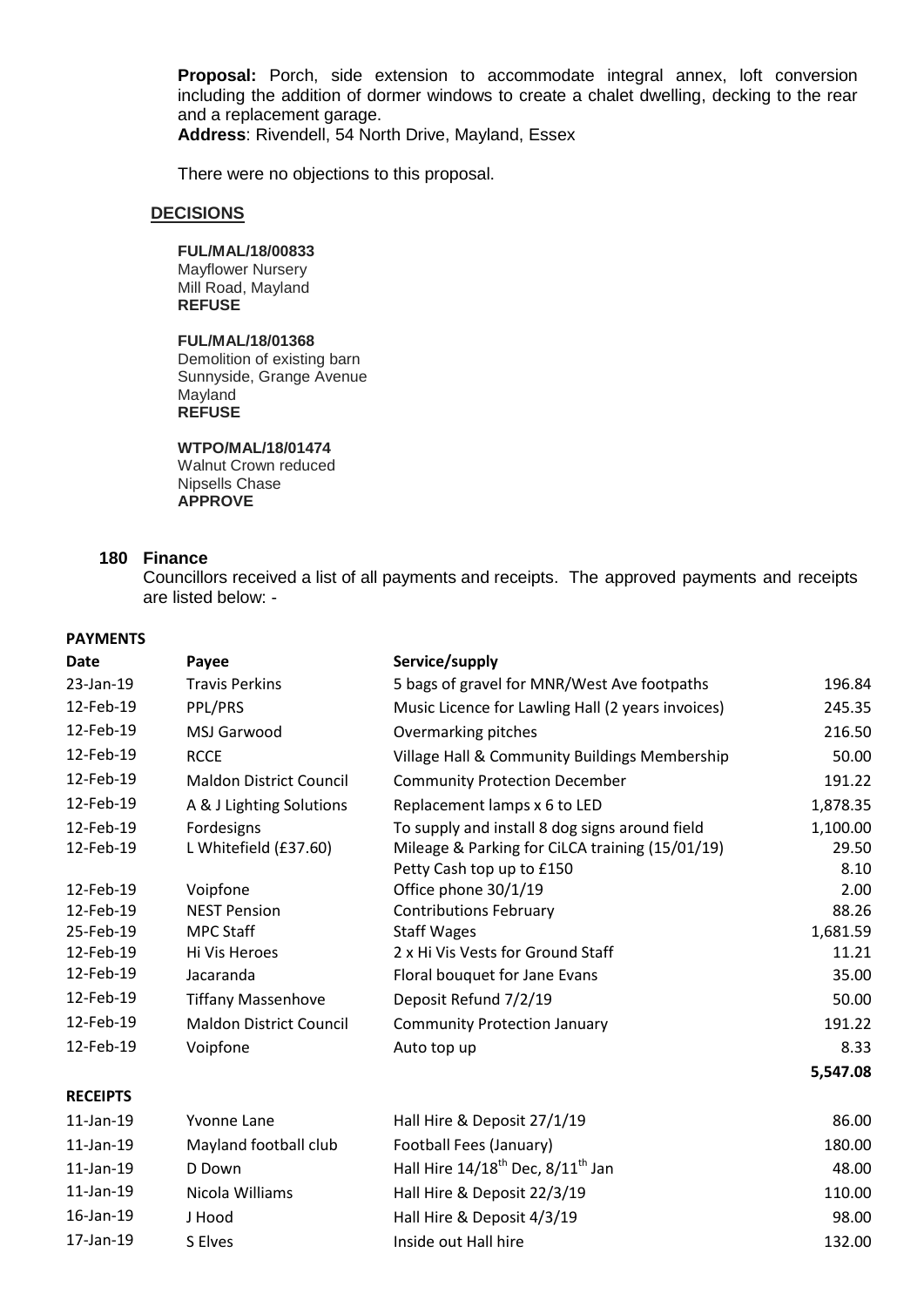| 22-Jan-19 | K Sparkes                 | Hall Hire & Deposit 4/3/19                                    | 86.00    |
|-----------|---------------------------|---------------------------------------------------------------|----------|
| 31-Jan-19 | E Havis                   | Zumba hall hire                                               | 108.00   |
| 05-Feb-19 | D Down                    | Hall Hire 15/18 <sup>th</sup> Jan                             | 24.00    |
| 05-Feb-19 | <b>Tiffany Massenhove</b> | Hall Hire 7/2/19                                              | 86.00    |
| 05-Feb-19 | Sarah Walsh               | Pilates hall hire                                             | 72.00    |
| 05-Feb-19 | D Down                    | Hall hire 22/25/29 <sup>th</sup> Jan, 1/5/8 <sup>th</sup> Feb | 72.00    |
|           |                           |                                                               | 1,102.00 |

#### **PETTY CASH**

24-Jan-19 Wickes Gloves **1.50**

All voted in favour of accepting these accounts. Cllr Oatham signed the list of payments.

### **181 Clerk's Report**

Each Councillor has received an update on matters from the previous meeting.

## **182 Lawling Park Committee** *including Bakersfield, Lawling Playing Field & Dog Walk Area*

- Dog walking it was agreed that dog owners would patrol field and report back to the clerk to keep a history of cases of dog fouling;
- Outdoor gymnasium Cllr Spires explained three options from suppliers. The quotes are in excess of £25K which would mean it would have to go to tender according to the financial regulations. Discussion whether quote could be broken up to avoid this. Clerk to check regulations and speak to EALC. Discussion whether this project was voted on. Cllr Spires confirmed once prices confirmed, then a vote would be taken;
- *It was resolved* to spend £80 to install a shield on the lamp in the Lawling Field. Cllr Spires proposed, Cllr Smith seconded. All voted in favour.

## **183 Communication**

- Discussion about councillors having their own Parish Council email address. Clerk to contact website administrator.
- Facebook has been causing a few issues with some residents making false accusations about the Parish council and individual councillors. It was made clear that this will not be tolerated and will be taken further if necessary.

### **184 Neighbourhood Plan Committee**

Leoni Alpin has met with the Neighbourhood Plan Committee Barry Edwards is helping Cllr Spires to add new call for land sites on to the map A RAG report will then be carried out to assess the suitability of the sites.

## **185 Highways**

Cllr Duncan reported that the pothole outside 2, Teal Avenue is opening up. Clerk to report. Cllr Theckston reported problem at the end of Nipsells Chase with parking on both sides of the road causing vehicles to struggle getting through. To report to Highways.

## **186 Footpaths**

Mayflower Path has a problem with overgrowth pushing boarding towards the path. Potential danger as could collapse at any time. Groundsman to make a visit and then clerk to write to resident.

## **187 Parks & Open Spaces**

It was decided to ask the community workers to trim the trees next to the Mayland Nature reserve. Clerk to action.